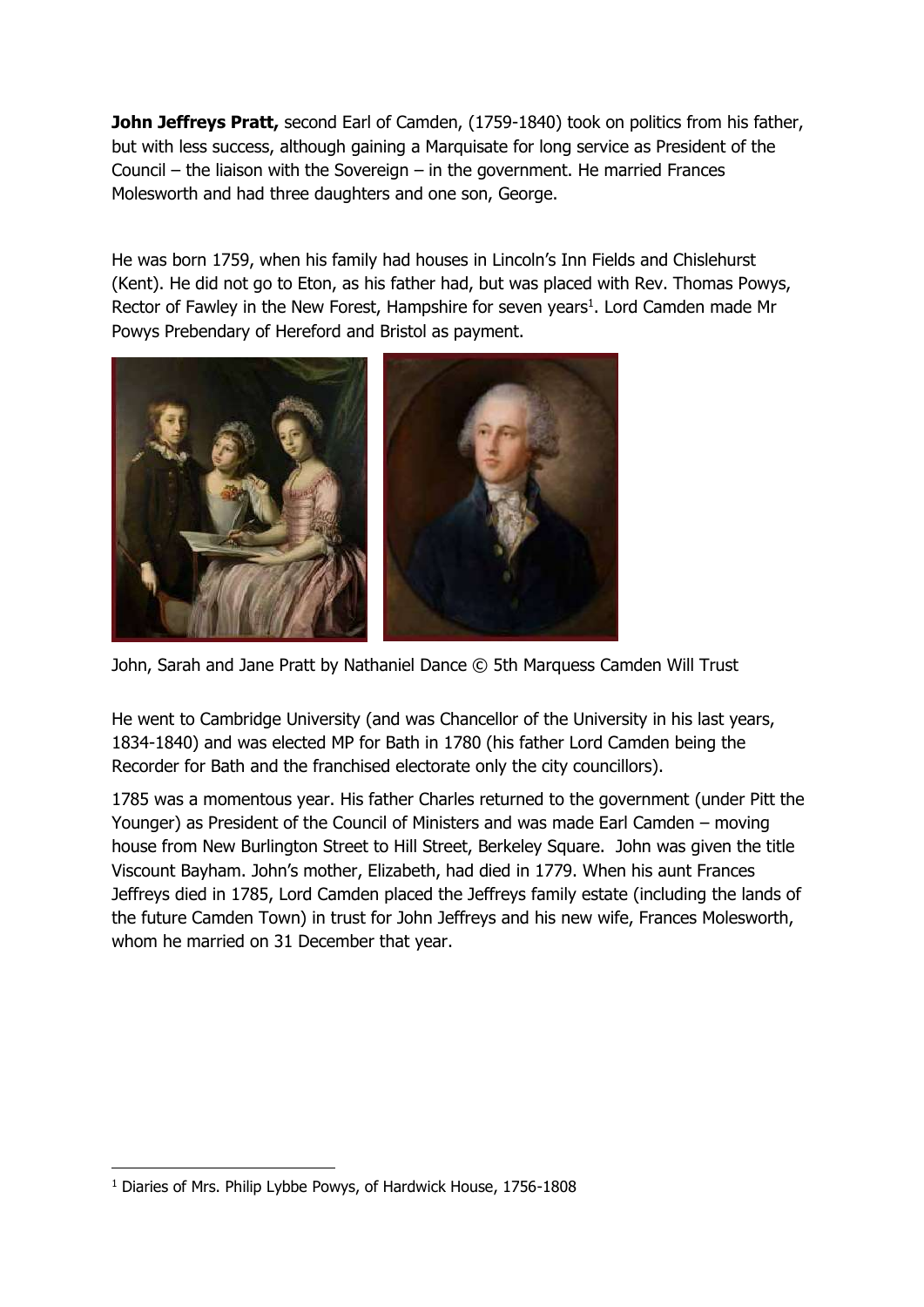

Wilderness, engraving; Bayham: British Library (Ktop XLII, 27-2), unknown artist

They lived at Wilderness and Bayham and had four children – three girls, and in 1799 a son George. Charles Lord Camden died in 1794 and that year John Jeffreys accepted the political role of Lord Lieutenant of Ireland. It was a period of great tension, with the UK government's continued reluctance for Catholic emancipation and the challenge of French invasion. On arrival in Dublin he was described by Lord Charlemont as 'a plain, unaffected, good humoured man, of pleasing conversation and conciliatory address, and though in understanding he be not exactly his father's son or his sister's brother, yet he does not seem to be in any way deficient.<sup>2</sup>

After an uprising was put down with military force, John Jeffreys resigned and returned to England. Sitting in the Lords as an hereditary Peer, he was briefly Secretary of State for War and the Colonies between 1804 and 1805 and subsequently held the same position, President of the Council, that his father had held. But his nephew, Lord Castlereagh, was making much greater impact as a leading politician, despite the episode of a duel<sup>3</sup> (and indeed his later suicide). John Jeffreys was out of government from 1812 but compensated with promotion to Marquis.

-

<sup>2</sup> Oxford Dictionary of National Biography

<sup>&</sup>lt;sup>3</sup> Giles Hunt The duel: Castlereagh, Canning and deadly cabinet rivalry Tauris, 2008.